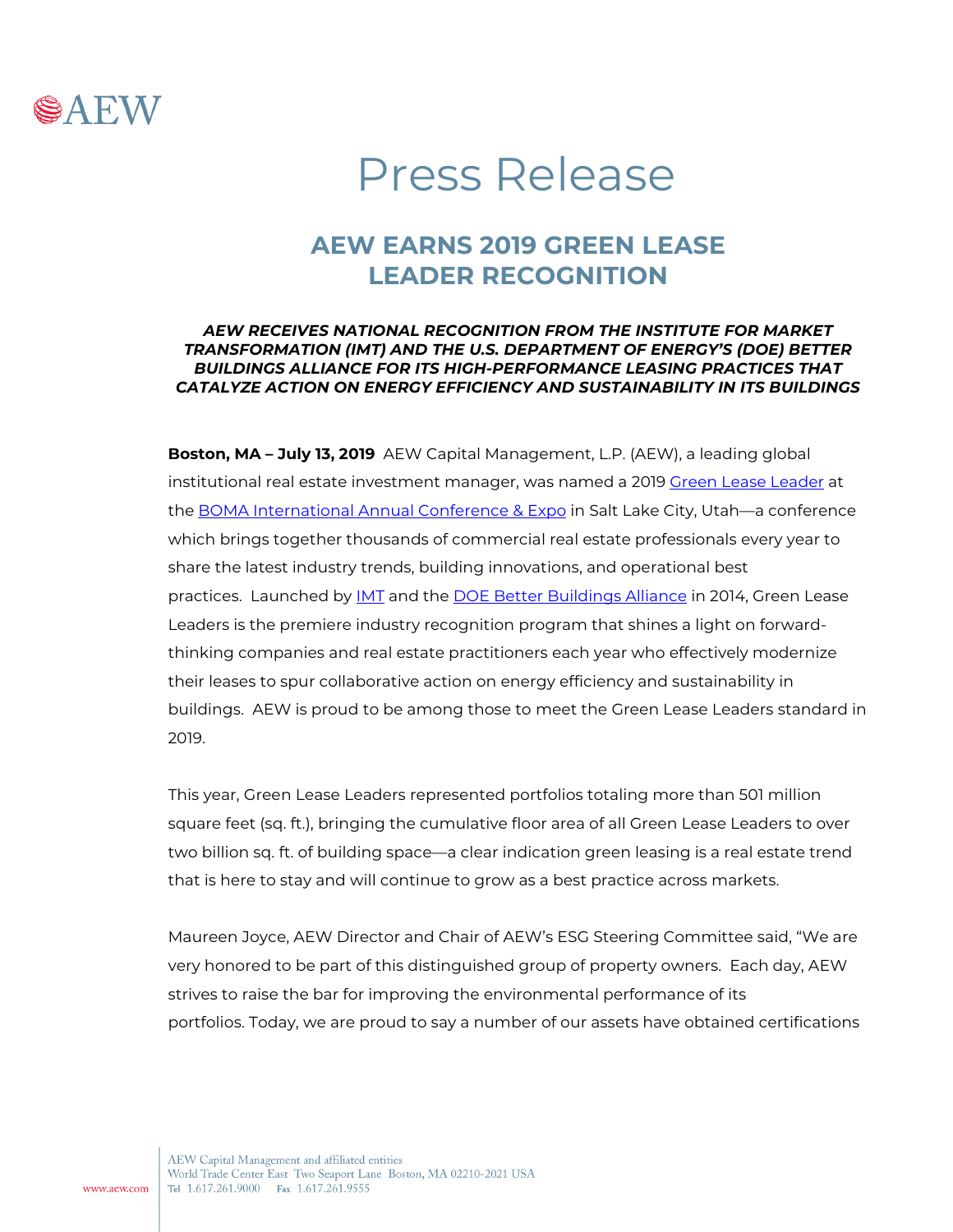### *AEW Earns 2019 Green Lease Leader Recognition Page 2*

including: LEED Gold; LEED Silver; LEED Certified; National Green Building Standard (NGBC); CalGreen; Energy Star; and Green Globe."

Green Lease Leaders play a critical role in the high-performance building transformation happening across the real estate industry," said Maria T. Vargas, Senior Program Advisor at DOE and Director of the Better Buildings Initiative. "These real estate professionals are leading the way by demonstrating how smart leases enable landlords and tenants to work together to keep costs down while ensuring energy efficiency and workplace comfort."

"Each year, it becomes more important for commercial landlords and tenants to use every available tool and strategy to improve building performance to stay in step with the changing landscape of climate change action and competitive real estate markets throughout the U.S.," said Cliff Majersik, Executive Director for the Institute for Market Transformation (IMT).

"A green, high-performance lease is an incredibly effective tool to help landlords and tenant companies achieve significant win-win business, energy, and health benefits that are good for the real estate industry, good for cities, and good for the air we breathe. IMT and the Department of Energy's Better Buildings Alliance are proud to honor the 2019 Green Lease Leaders at this year's BOMA Annual Conference & Expo, and we congratulate them for joining the wave innovative firms that are taking energy efficiency and sustainability in leased properties to the next level."

"For the third consecutive year, BOMA International is pleased to host the Green Lease Leaders awards ceremony," said BOMA International Chair Brian D. Cappelli, BOMA Fellow, RPA, vice president of Asset Management for GBX Group LLC. "As a longstanding proponent of green leasing in the commercial real estate industry, BOMA provides owners and tenants with green lease resources and best practices, such as its model green lease that was updated in 2018. The 2019 Green Lease Leaders demonstrate the value of these efforts and represent these best practices in action. BOMA congratulates them on their achievements."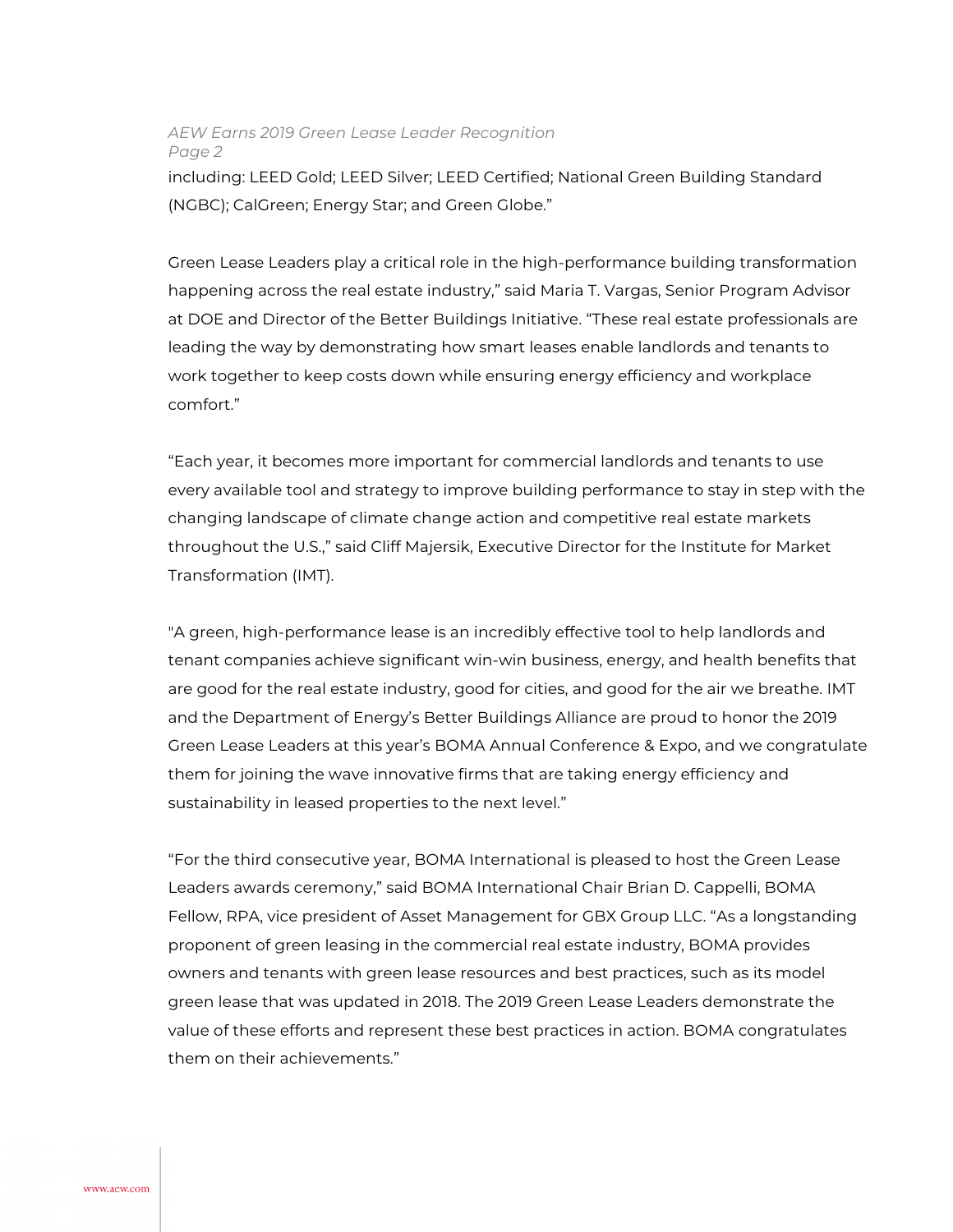### *AEW Earns 2019 Green Lease Leader Recognition Page 3*

Standard commercial leases have historically been a roadblock to more efficient buildings because they create a split incentive where only one party reaps the benefits of investing in building upgrades. A green lease agreement guarantees that environmental measures are collaboratively taken by landlords and tenants, and it acts as a catalyst and safeguard for achieving win-win goals and savings for both parties. Green lease clauses can address a range of efficiency improvements that not only help landlords and tenants lower operating expenses, but also increase return on investment, comply with city and state building performance laws, and enable more healthy spaces that are attractive to employees and customers.

[An IMT study](http://www.imt.org/resources/detail/green-lease-impact-report) has shown that green leases have the potential to reduce utility bills by up to \$0.51 per square foot (11-22 percent) in office buildings alone, and, if all leased office buildings executed green leases, the U.S. office market alone could save over \$3 billion in annual cost savings. For more information on the Green Lease Leaders program and this year's recipients, visit [greenleaseleaders.com.](http://www.greenleaseleaders.com/) 

#### **About AEW**

Founded in 1981, AEW Capital Management, L.P. (AEW) provides real estate investment management services to investors worldwide. One of the world's leading real estate investment advisors, AEW and its affiliates manages approximately \$75.9<sup>1</sup> billion of property and securities in North America, Europe and Asia (as of March 31, 2019). Grounded in research and experienced in the complexities of the real estate and capital markets, AEW actively manages portfolios in both the public and private property markets and across the risk/return spectrum. AEW and its affiliates have offices in Boston, Los Angeles, London, Paris, Düsseldorf, Hong Kong, Singapore, and Sydney, as well as additional offices in eight European cities. For more information, please visit www.aew.com or contact Brian Lambert, AEW, 617.261.9501 or brian.lambert@aew.com or Maureen Richardson, River Communications, 914.686.5599 or [mrichardson@riverinc.com.](mailto:mrichardson@riverinc.com)

###